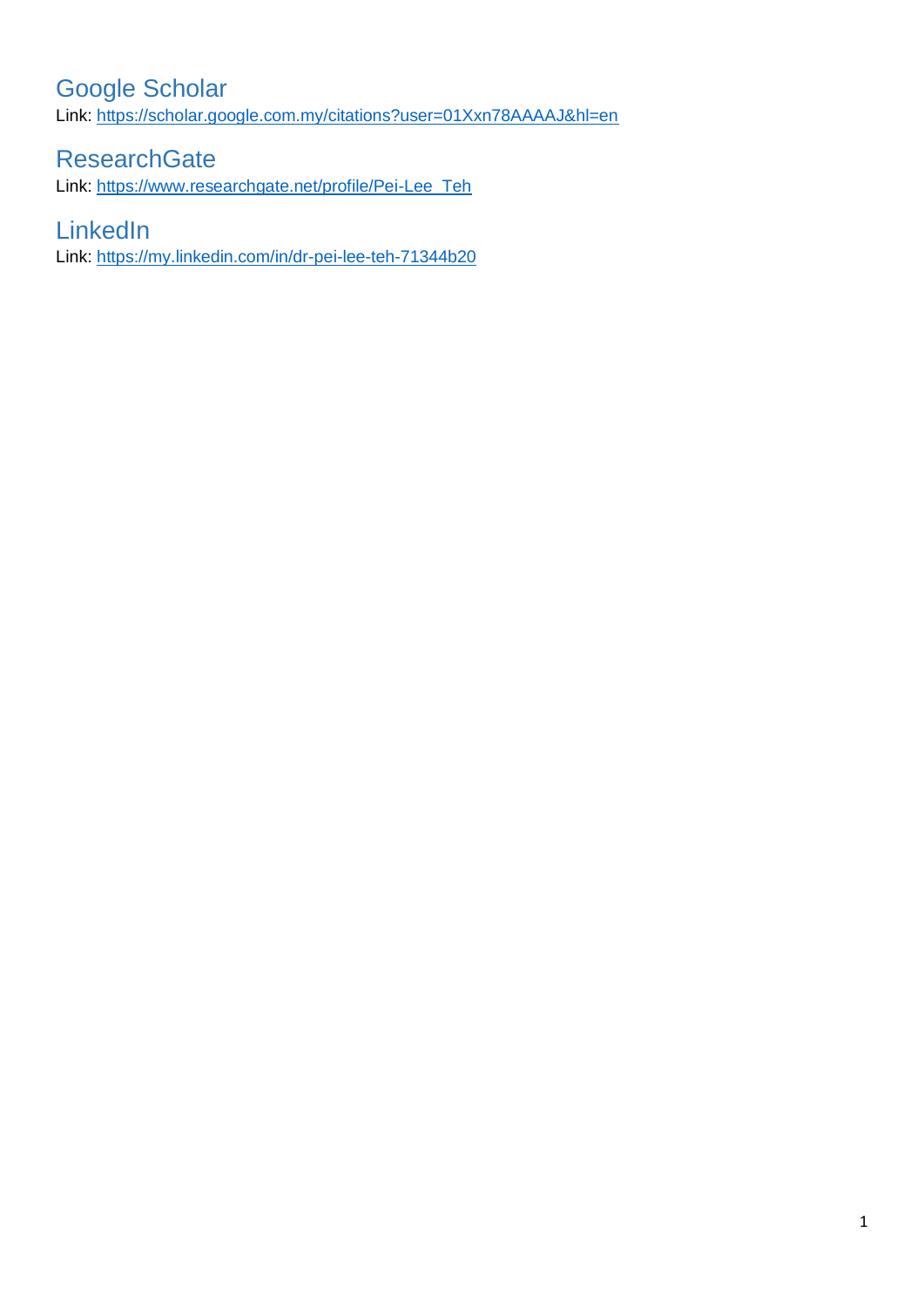# Contents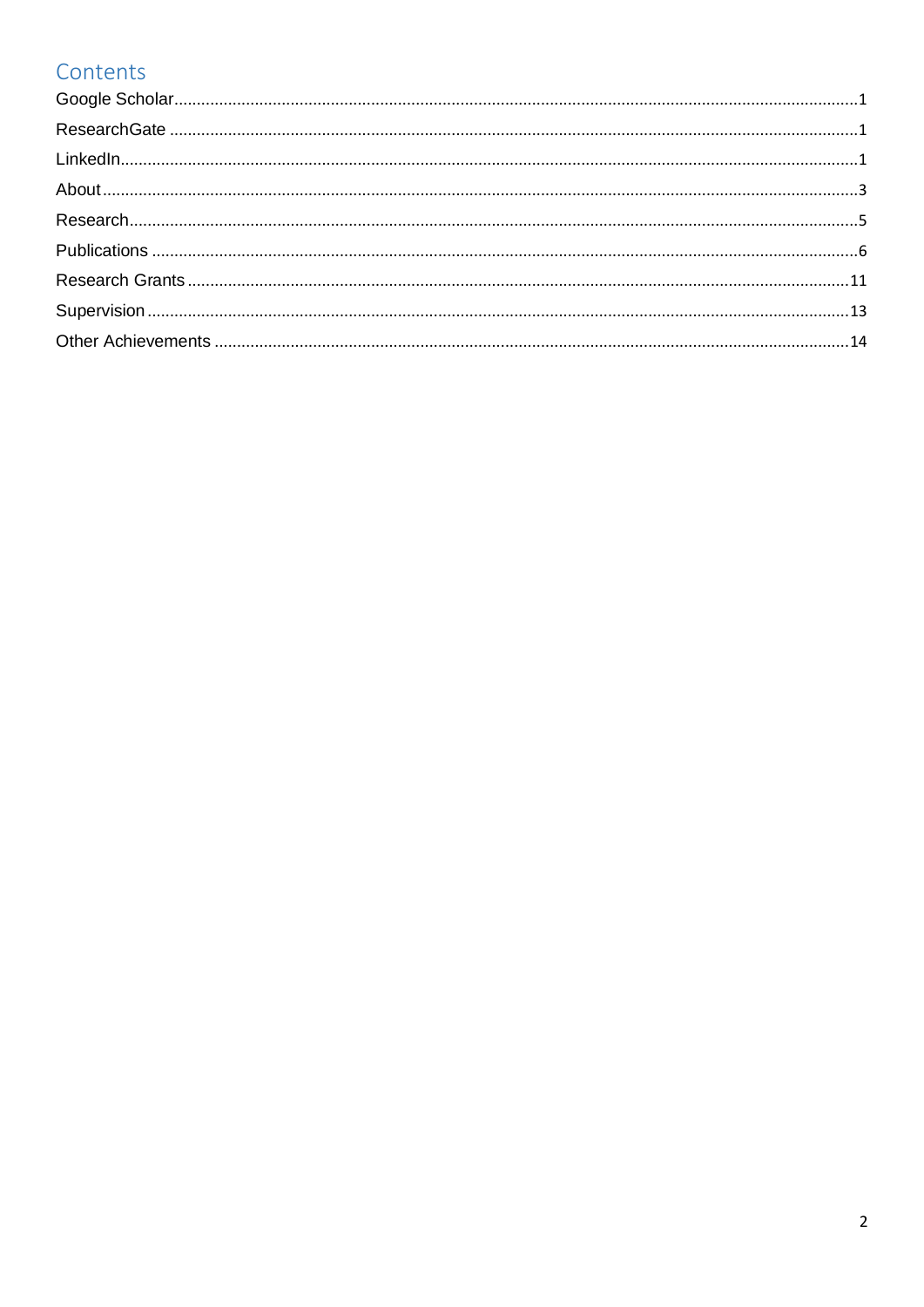# <span id="page-2-0"></span>About

Dr. Teh Pei Lee is an Associate Professor at the School of Business, Monash University, Malaysia. Prior to joining Monash University, she was a Senior Lecturer in Multimedia University. She holds the degrees of Bachelor of Information Technology, Master of Management, and a Ph.D. in Management. Her teaching and research interests cover Management Information Systems, Technology Management, Total Quality Management, Knowledge Management, Entrepreneurship, Gerontechnology, Innovation and Learning. She is currently the Associate Editor of the Decision Sciences Journal of Innovative Education (DSJIE) and International Journal of Electronic Business (IJEB). She also serves in editorial board of several international journals and conferences such as Journal of Computer Information Systems, Industrial Management & Data Systems, International Journal of Engineering Business Management and International Conference on Cross-Cultural Design (affiliated conference of Human Computer Interaction International Conference). She is the Chair of IEEE Malaysia Chapter Technology and Engineering Management Society (TEMS), and a member of the Association for Information Systems (AIS), Academy of Management (AOM), Institute for Operations Research and the Management Sciences (INFORMS), Institute of Electrical and Electronics Engineers (IEEE) and International Society for Gerontechnology (ISG). She founded the Gerontechnology Lab in Monash University Malaysia, the first of its kind in Malaysia. She has authored or co-authored papers published in several international journals and conferences proceedings. Her work appears in journals such as International Journal of Hospitality Management, Asia Pacific Journal of Management, International Journal of Operations & Production Management, International Journal of Production Research, Expert Systems with Applications, Journal of Computer Information Systems, Industrial Management & Data Systems, Total Quality Management & Business Excellence, Journal of Global Information Management and etc.

## **Qualifications**

- Doctor of Philosophy (Management), Multimedia University Malaysia, 2010
- Master of Management majoring in Educational Management, Universiti Putra Malaysia, 2006
- Bachelor of Information Technology majoring in Technology Multimedia Technology Management, Multimedia University Malaysia, 2003

### **Expertise**

- Total Quality Management
- Technology Management
- Management Information Systems
- Knowledge Management
- Gerontechnology
- Innovation and Learning

### **Research Experience and Employment History:**

**Jan 2016 – Present** Associate Professor, School of Business, Monash University Malaysia

- **Nov 2011 – Dec 2015** Senior Lecturer, School of Business, Monash University Malaysia
- **July 2011 – Oct 2011** Senior Lecturer, Faculty of Management, Multimedia University, Malaysia
- **Jun 2006 – Jun 2011** Lecturer, Faculty of Management, Multimedia University, Malaysia
- **May 2003 – Jun 2006** Assistant Manager, Multimedia University, Malaysia
- **May 2002 – Aug 2002** Trainee, Web Development Department, Western Digital, Malaysia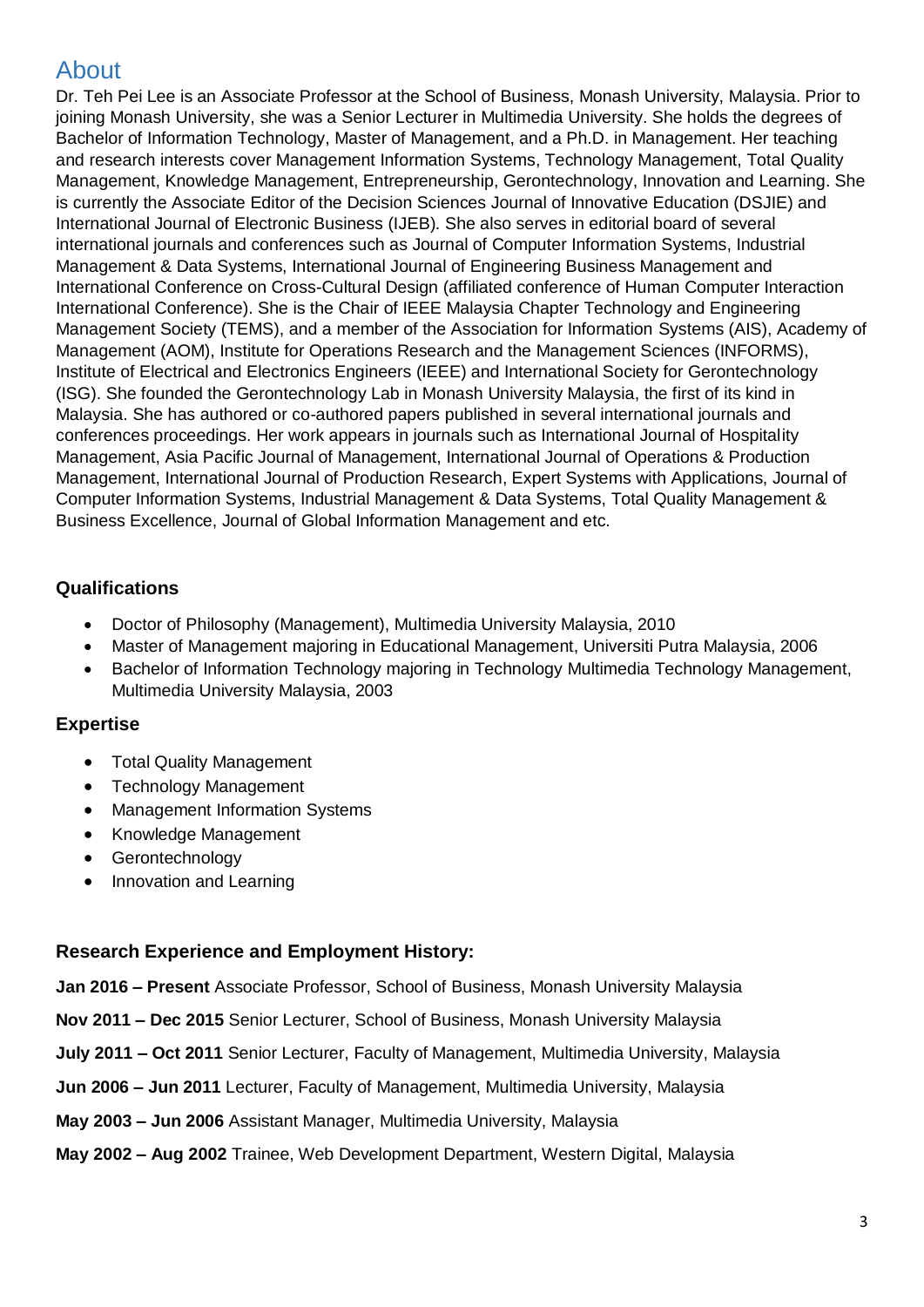### **Awards and Honours**

#### **2017**

 Best Full Paper Award, Human-Computer Interaction International (HCI) Conference, 2017. (Paper title: Teaching Older Adults to Use Gerontechnology Applications Through Instruction Videos: Human-Element Considerations)

#### **2016**

 Best Full Paper Award, British Academy of Management (BAM), 2016. (Paper title: Women Copreneurs and Their Path to Legitimate Entrepreneurial Identity)

#### **2013**

 Honorable Mention Award, IEEE International Conference on Industrial Engineering and Engineering Management (IEEM), 2013 (Paper title: Knowing What a User Likes: Mobiquitous Home with NFC Smartphone)

#### **2012**

 PVC's Award for Excellence in Research (Round 2, Year 2012) (Project Title: Lessons from Quality Management, Social Commerce and Knowledge Sharing in Asia)

#### **Professional Affiliations**

- Regional Vice President of Malaysia for International Consortium on Electronic Business 2015-2018
- Chapter Chair
	- o IEEE Technology Management Council Malaysia Chapter (2013-2014)
	- o IEEE Technology and Engineering Management Society Malaysia Chapter (2015 to present)
- Associate Editor
	- o Decision Sciences Journal of Innovative Education (DSJIE) (2012 to present)
	- o International Journal of Electronic Business (IJEB) (2015 to present)
- Editorial Review Board (selected journals)
	- o Journal of Computer Information Systems (2010 to present)
	- o Industrial Management & Data Systems (2012 to present)
	- o International Journal of Engineering Business Management (2012 to present)
	- $\circ$  International Journal of Modelling in Operations Management (2011 to present)
	- Membership in International Professional Bodies (Member)
		- $\circ$  Institute of Electrical and Electronics Engineers (IEEE) (2011 to present)
		- o Academy of Management (AOM) (2011 to 2015)
		- o Institute for Operations Research and the Management Sciences (INFORMS) (2012 to 2015)
		- o Association of Information Systems (AIS) (2013 to present)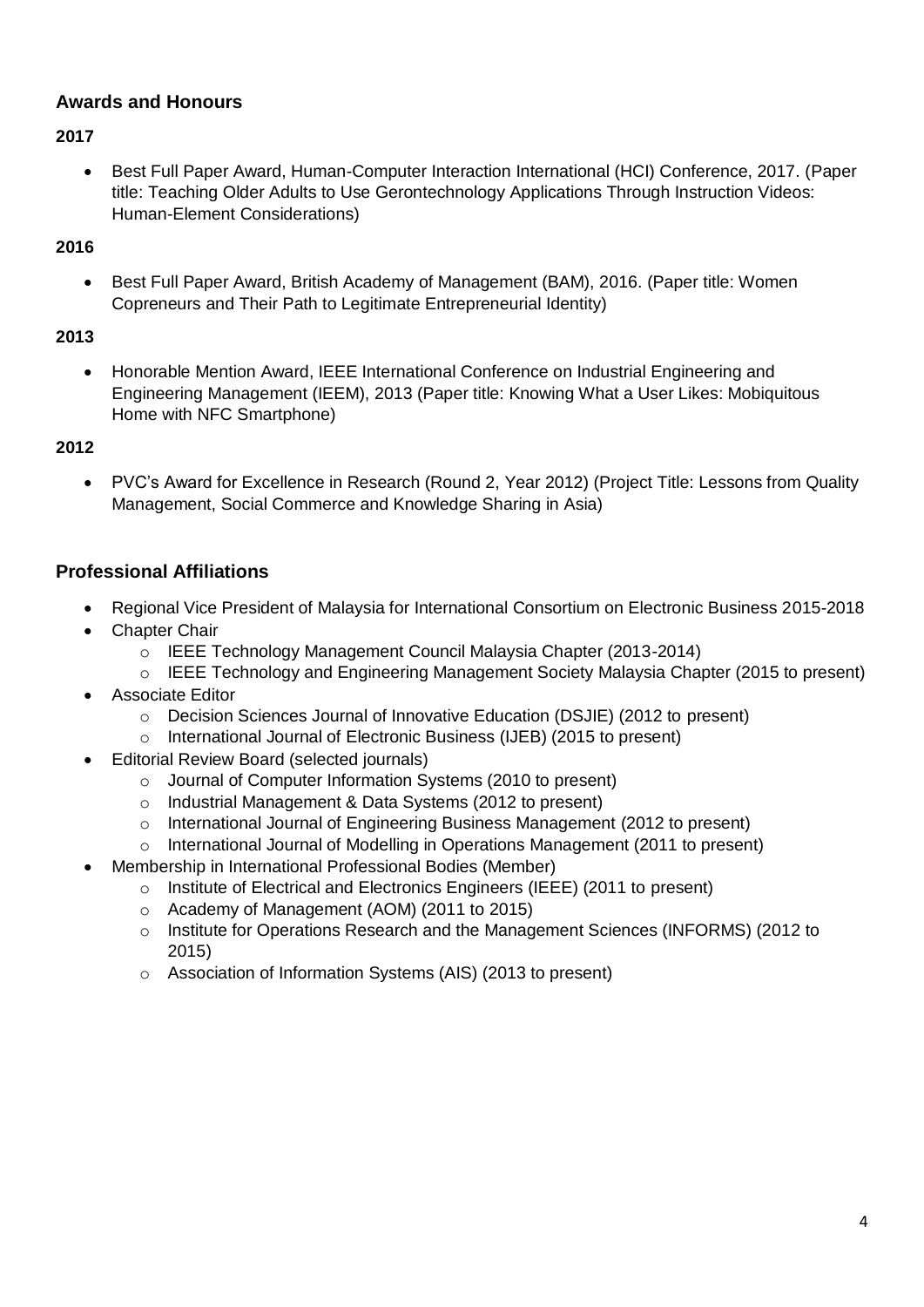## <span id="page-4-0"></span>Research

### **Research Interests**

### **Research Projects**

1. Project title: Improving youth's empathy towards ageing adults

A social ecosystem that is conducive for older adults to enjoy a good quality of life as they age is important. An empathetic attitude among youth is the vital in the delivery of personal or aged care for older adults. The age simulation suit contributes to that development by offering an opportunity to experience the physical conditions associated with ageing. This study aims to assess the effectiveness of the age simulation suit on cognitive and emotional aspects of young people, and stimulate empathy and interest in them to help care for older adults. This study has been conducted with youth in Japan, and results from this project will now provide valuable insights on the perspective of aged care among youth in Malaysia.

2. Project title: Gerontechnology and Gerontological interface for home environment

Globally, the ageing population and its impact on economics, politics and lifestyle are placing pressure on families, government and institutions. Sustainability of an ageing society depends on our effectiveness in developing for active and independent living for older adults. This project has successfully developed the gerontechnology and gerontological interface integrating with Near Field Communication smartphone and Set-Top-Box to realise "tap-to-connect" interaction, replacing the need for multiple hand-held controllers for different devices. This application present a whole new way of interacting with digital content effortlessly while allowing ubiquitous access to electronic appliances.

3. Project title: Studying Knowledge Content in Key Economic Sectors in Malaysia Phase III (MYKE III)

In May 2014, Monash Malaysia was commissioned by the Malaysian Government to undertake a third phase in the project to assess the state of knowledge content in key economic sectors in the country. Under the MYKE III, Monash Malaysia would develop a more robust and informative model to assess the knowledge intensity of Malaysian firms, and provide advice on the policies and strategies that will enable firms to move up the global innovation value chain.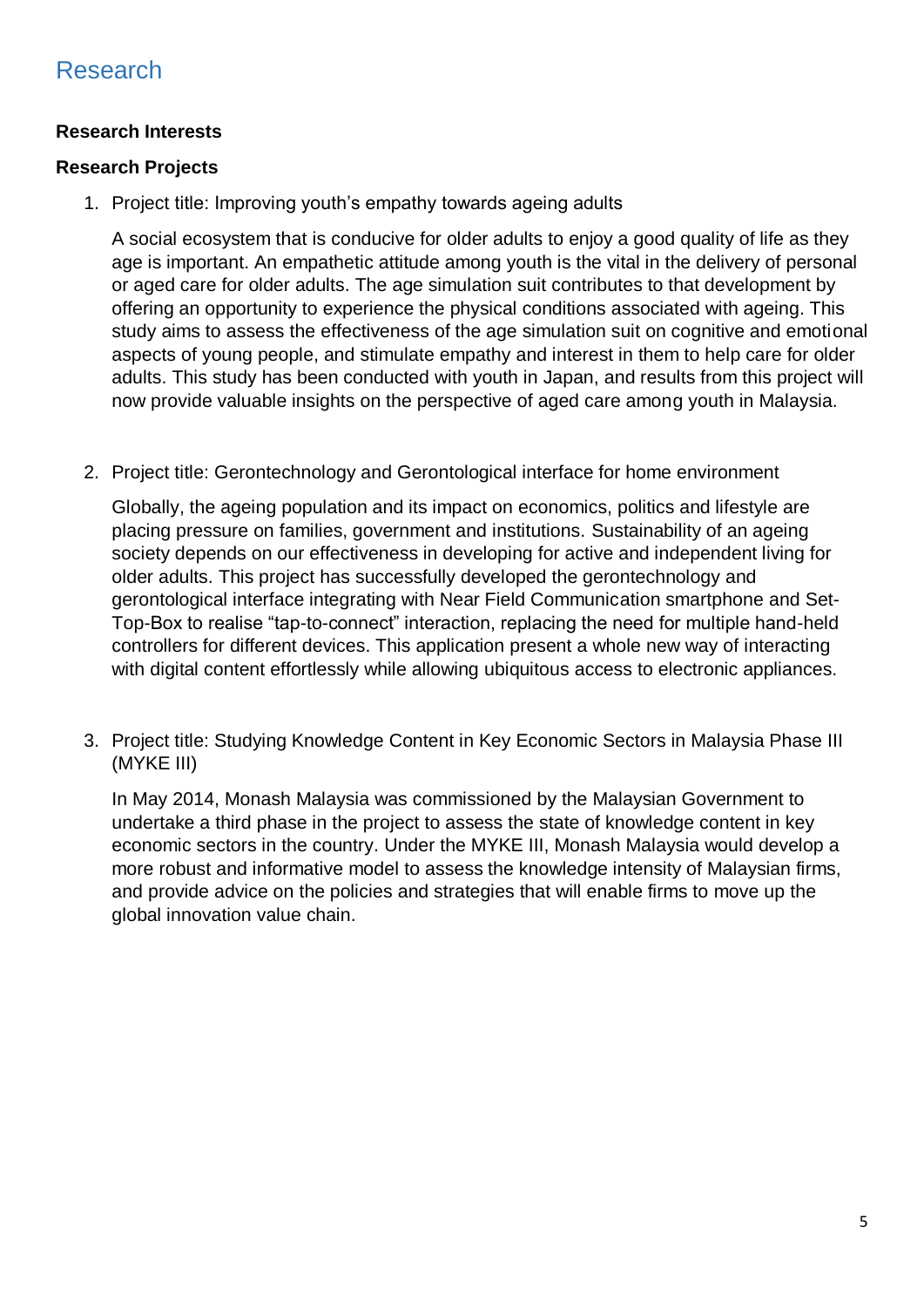## <span id="page-5-0"></span>**Publications**

## **Book Chapters**

- Lu, P., Ma, Q., Yu, R.W.L., Chan, A.H.S., **Teh, P.L.**, So, K.K. (2018), "Facilitating Gerontechnology Adoption: Observational Learning with Live Models," in Rau PL. (eds) Cross-Cultural Design. CCD 2018. Springer International Publishing, pp. 334-345, doi: https://doi.org/10.1007/978-3-319-92252- 2\_27, Print ISBN: 978-3-319-92251-5, Online ISBN: 978-3-319-92252-2, Lecture Notes in Computer Science, vol. 10912.
- Yu, R.W.L., Lu, P., Chan, A.H.S., **Teh, P.L.**, Lam, L.Y.C. (2018), "Attitudes and Perceptions of Older Chinese People in Hong Kong Towards Silver Gaming", in Zhou, J. & Salvendy, G. (eds) Human Aspects of IT for the Aged Population 2018. Design for Aging. Springer International Publishing, pp. 571-586, doi: https://doi.org/10.1007/978-3-319-92037-5\_40, Print ISBN: 978-3-319-92036-8, Online ISBN: 978-3-319-92037-5, Lecture Notes in Computer Science, Series Volume 10927.
- **Teh, P.L.**, Phang, C.W., Ahmed, P.K., Cheong, S.Y., Yap, W.J., Ma, Q., Chan, A.H.S. (2017), "Teaching Older Adults to Use Gerontechnology Applications Through Instruction Videos: Human-Element Consider-ations," in Rau PL. (eds) Cross-Cultural Design. CCD 2017. Springer, Cham, pp. 582-591, doi: https://doi.org/10.1007/978-3-319-57931-3\_46, Print ISBN: 978-3-319-57930-6, Online ISBN: 978-3-319-57931-3, Lecture Notes in Computer Science, vol. 10281
- Ma, Q., Chan, A.H.S., **Teh, P.L.** and Poon, S.N. (2016), "Over 60 and ICT: Exploring Factors that Affect Older Adults' ICTs Usage", in Zhou, J. & Salvendy, G. (eds) Human Aspects of IT for the Aged Population. Design for Aging. Springer International Publishing, pp. 196-208, doi: 10.1007/978-3-319-39943-0\_19, Print ISBN: 978-3-319-39942-3, Online ISBN: 978-3-319-39943-0, Lecture Notes in Computer Science, Series Volume 9754, Series ISSB: 0302-9743.
- Au, E.Y. L., **Teh, P. L.**, Goonetilleke, R., Ahmed, P. K., Cheong, S. N. & Yap, W. J. (2016). "Does Instructional Video Advertising Influence Behavioral Intention? Comparative Study between Hong Kong and Malaysia", in Goonetilleke, R. & Karwowski, W. (eds) Advances in Physical Ergonomics and Human Factors. Springer International Publishing, pp. (pp. 943-954), doi: 10.1007/978-3-319- 41694-6\_90, Print ISBN: 978-3-319-41693-9, Online ISBN: 978-3-319-41694-6, Advances in Intelligent Systems and Computing, Series Volume 489
- **Teh, P.L.**, Ling, H.C., Cheong, S.N., Ahmed, P.K. (2016), "Chapter 13 Mobile Embedded System: Your Door Key Evolved with Your Smartphone: A User Evaluation of A Two-Factor Authentication". In Mohamed, N., Mantoro, T., Ayu, M., and Mahmud, M. (Eds.) Critical Socio-Technical Issues Surrounding Mobile Com-puting, IGI Global, Hershey, PA, USA, pp. 257-284. ISBN13: 9781466694385, DOI: 10.4018/978-1-4666-9438-5.
- **Teh, P.L.**, Ahmed, P.K., Chan, A., Cheong, S.N., Yap, W.J. (2015), "Useful or easy-to-use? Knowing what older people like about Near Field Communication Technology", in Zhou, J. & Salvendy, G. (eds) Human Aspects of IT for the Aged Population. Design for Aging. Springer International Publishing, pp. 273-281, doi: 10.1007/978-3-319-20892-3\_27, Print ISBN: 978-3-319- 20891-6, Online ISBN: 978-3-319-20892-3, Lecture Notes in Computer Science, Series Volume 9193.
- Ma, Q. Chen, K., Chan, A.H.S., **Teh, P.L.** (2015), "Acceptance of ICTs by Older Adults: A Review of Recent Studies", in Zhou, J. & Salvendy, G. (eds) Human Aspects of IT for the Aged Population. Design for Aging. Springer International Publishing, pp. 239-249, doi: 10.1007/978-3-319-20892- 3\_24, Print ISBN: 978-3-319-20891-6, Online ISBN: 978-3-319-20892-3, Lecture Notes in Computer Science, Series Volume 9193.

### **Peer Reviewed Journal Papers**

- Sun, H, **Teh, P.L.**, Linton J.D. (Forthcoming), "Impact of environmental knowledge and product quality on student attitude toward products with recycled/remanufactured content: Implications for environmental education and green manufacturing", Business Strategy and the Environment, pp. 1– 11. Doi: https://doi.org/10.1002/bse.2043.
- Lim, W.M., **Teh, P.L.** and Ahmed, P. K. (2018), "It Is Not about What You Read, But How You Read It: The Effects of Sequencing Rational and Emotional Messages on Corporate and Product Brands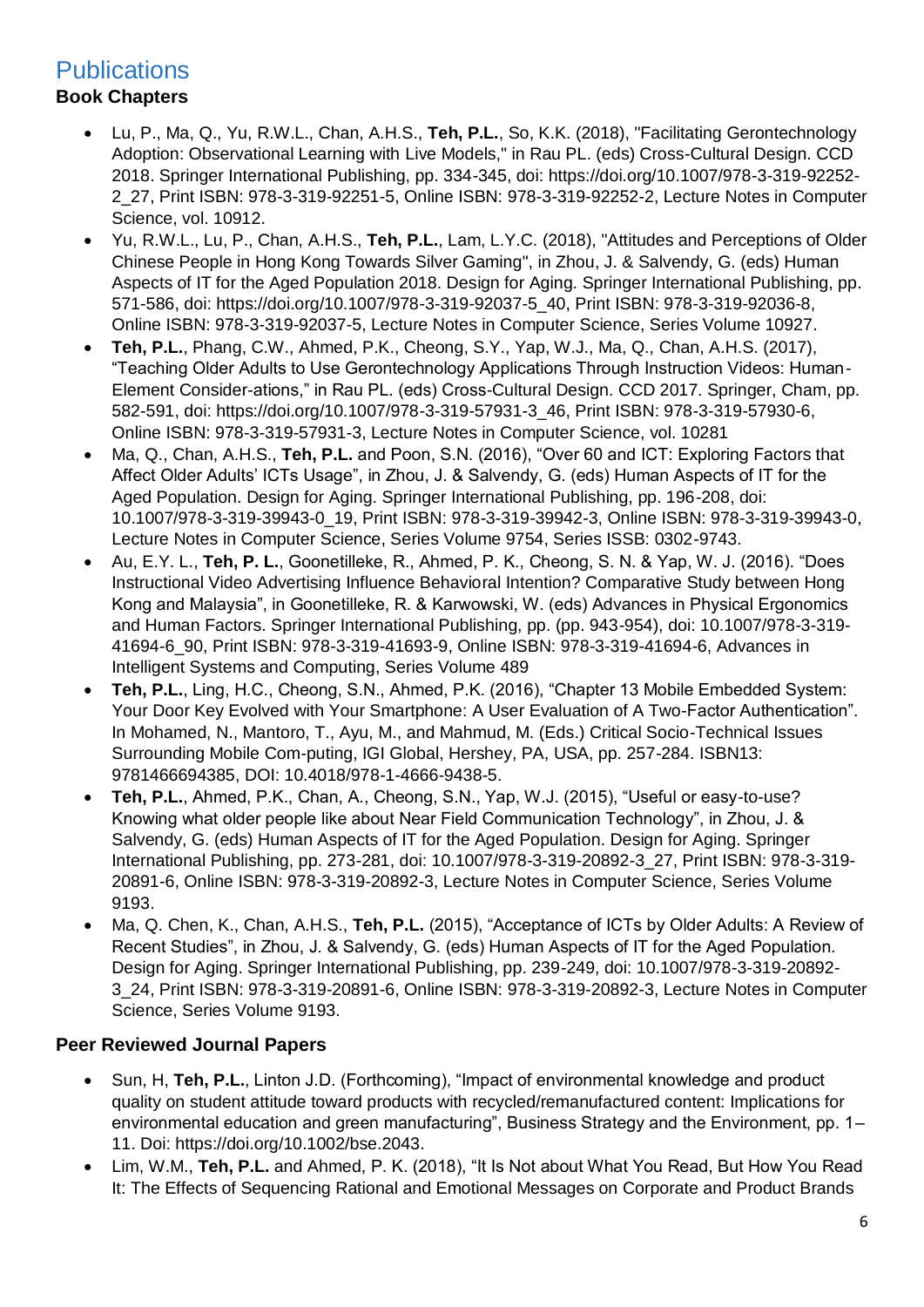Attitudes", Journal of Strategic Marketing, Vol. 26 No. 4, pp. 339-355. doi: http://dx.doi.org/10.1080/0965254X.2016.1240216.

- Lim, W.M., **Teh, P.L.**, Ahmed, P.K., Cheong, S.N., Ling, H.C., and Yap, W.J. (2018), "Going keyless for a seamless experience: Insights from a unified hotel access control system", International Journal of Hospitality Management, Vol. 75, pp. 105-115. doi: https://doi.org/10.1016/j.ijhm.2018.03.014.
- Adebanjo, D., **Teh, P. L.**, and Ahmed, P. K. (2018), "The Impact of Supply Chain Relationships and Integration on Innovative capabilities and Manufacturing Performance: The Perspective of Rapidly Developing Countries", International Journal of Production Research, Vol. 56 No. 4, pp. 1708-1721. Doi: http://dx.doi.org/10.1080/00207543.2017.1366083.
- Cheong, S.N., Ling, H.C., **Teh, P.L.**, Ahmed, P.K., and Yap, W.J. (2017), "Encrypted Quick Response Scheme for Hotel Check-In and Access Control System", International Journal of Engineering Business Management, Vol. 9, pp. 1-9. Doi: 10.1177/1847979017720039. http://journals.sagepub.com/doi/full/10.1177/1847979017720039
- **Teh, P.L.**, Lim, W.M., Ahmed, P.K., Chan, A.H.S., Loo, J.M.Y., Cheong, S.N. and Yap, W.J. (2017), "Does power posing affect gerontechnology adoption among older adults?", Behaviour & Information Technology, Vol. 36 No. 1, pp. 33-42. doi: 10.1080/0144929X.2016.1175508.
- Sun, H., Ha, W., **Teh, P.L.** and Huang, J. (2017), "A Case Study on Implementing Modularity in Software Development", Journal of Computer Information Systems, Vol. 57 No. 2, pp. 130-138. doi:10.1080/08874417.2016.1183430
- Sun, H., **Teh, P.L.**, Ho, K. and Lin, B. (2017), "Team Diversity, Learning and Innovation: A Mediation Model", Journal of Computer Information Systems, Vol. 57 No. 1, pp. 22-30.
- Adebanjo, D., **Teh, P.L.**, and Ahmed, P.K. (2016), "The Impact of External Pressure and Sustainable Management Practices on Manufacturing Performance and Environmental Outcomes", International Journal of Operations & Production Management, Vol. 36 No. 9, pp. 995-1013
- Joseph, S., **Teh, P.L.**, Chan, A.H.S., Ahmed, P.K., Cheong, S.N. and Yap, W.J. (2016), "Gerontechnology Usage and Acceptance Model (GUAM): A Qualitative Study of Chinese Older Adults in Malaysia", Gerontechnology Journal, Vol. 14 No. 4, pp. 224-238.
- **Teh, P.L.** and P.K. Ahmed (2016), "New Gerontechnology Laboratory in Malaysia", Gerontechnology Journal, Vol. 14 No. 4, pp. 248.
- **Teh, P.L.**, Ahmed, P.K. and Tayi, G.K. (2015), "Generation-Y shopping: The impact of network externalities and trust on adoption of social commerce", International Journal of Electronic Business, Vol. 12 No. 2, pp. 117-141
- **Teh, P.L.**, Ahmed, P.K., and D'Arcy, J. (2015), "What Drives Information Security Policy Violations among Banking Employees? Insights from Neutralization and Social Exchange Theory", Journal of Global Information Management, Vol. 23 No. 1, pp. 44-64. doi:10.4018/jgim.2015010103
- **Teh, P.L.**, Ahmed, P.K., Goonetilleke, R. S., Au, E.Y.L., Cheong, S.N., Yap, W.J. (2014), "Viewing versus Experiencing in Adopting Somatosensory Technology in Smart Applications", Pacific Asia Journal of the Association for Information Systems, Vol. 6 No. 3, pp-21-45.
- **Teh, P.L.**, Ahmed, P.K., Cheong, S.N. and Yap, W.J. (2014), "Age-group Differences in Near Field Communication Smartphone", Industrial Management & Data Systems, Vol. 114 No. 3, pp. 484-502.
- **Teh, P.L.**, Yong, C.C. and Lin, B. (2014), "Multidimensional and mediating relationships between TQM, role conflict and role ambiguity: A role theory perspective", Total Quality Management & Business Excellence, Vol. 25 No. 12, pp. 1365-1381. DOI:10.1080/14783363.2012.733266
- Cheong, S.N., Ling, H.C., and **Teh, P.L.** (2014), "Secure Encrypted Steganography Graphical Password Scheme for Near Field Communication Smartphone Access Control System", Expert Systems with Applications, Vol. 41 No. 7, pp. 3561-3568.
- Chong, C.W., **Teh P.L.**, and Tan, B.C. (2014), "Knowledge sharing among Malaysian universities' students: Do personality traits, class room and technological factors matter?", Educational Studies, Vol. 40 No. 1, pp. 1-25. DOI: 10.1080/03055698.2013.825577.
- Tritos, L., **Teh, P.L.** and Adebanjo, D. (2013), "Revisiting Quality Management and Performance", Industrial Management & Data Systems, Vol. 113 No. 7, pp. 990-1006.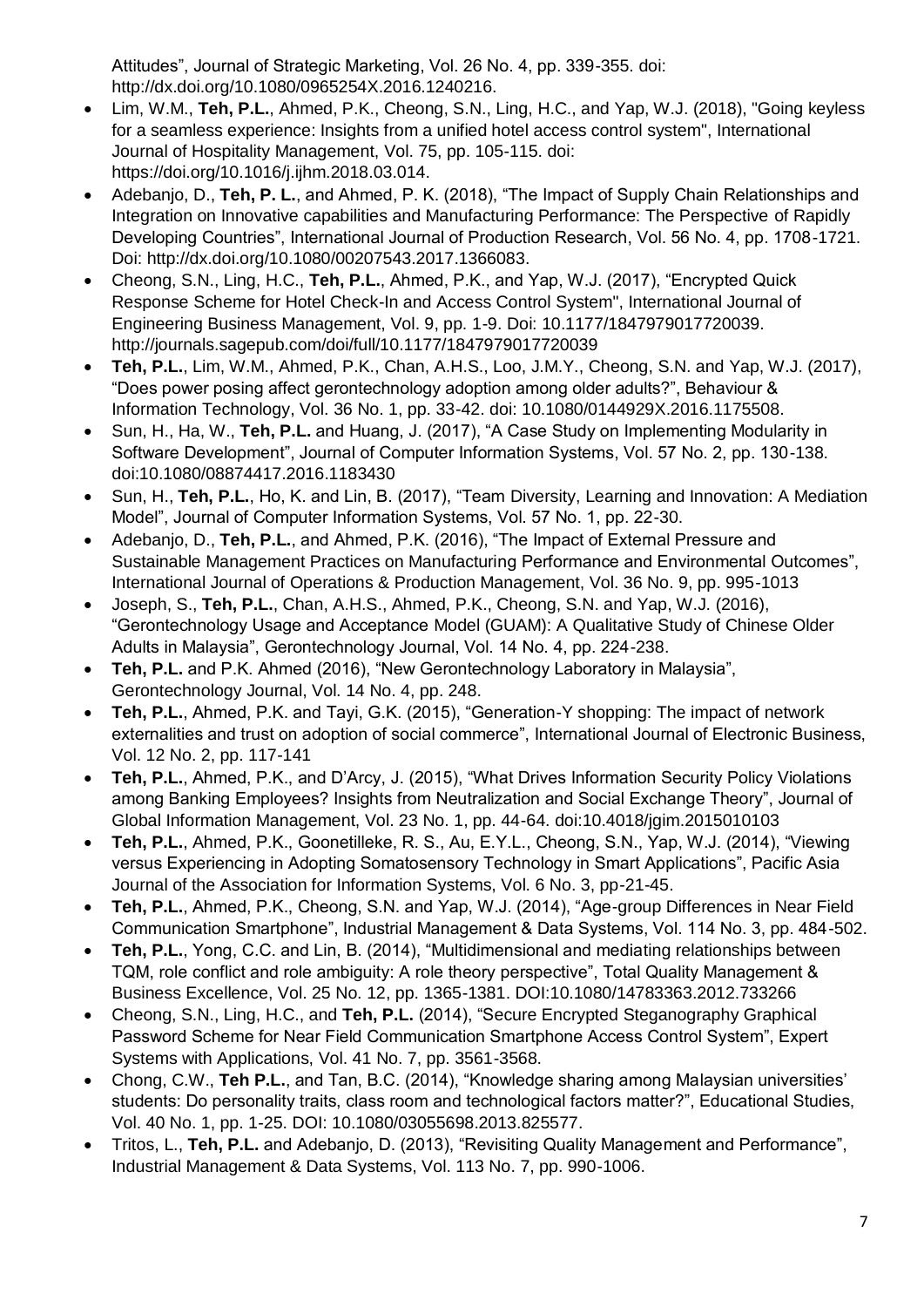#### **Journal Papers in Review**

### **Journal Papers in Preparation**

### **Theses/Reports**

### **Articles and Editiorials**

#### **Peer Reviewed Conference Papers**

- Lu, P., Ma, Q., Yu, R.W.L., Chan, A.H.S., **Teh, P.L.**, So, K.K. (2018), "Facilitating Gerontechnology Adoption: Observational Learning with Live Models," Human-Computer Interaction International (HCII 2018), 15th - 20th July 2018, Caesars Palace, Las Vegas, Nevada, United of States America.
- Yu, R.W.L., Lu, P., Chan, A.H.S., **Teh, P.L.**, Lam, L.Y.C. (2018), "Attitudes and Perceptions of Older Chinese People in Hong Kong Towards Silver Gaming", Human-Computer Interaction International (HCII 2018), 15th - 20th July 2018, Caesars Palace, Las Vegas, Nevada, United of States America.
- Xu, X., Li, E.Y., Wu, C.L., **Teh, P.L.**, Li, Q. (2018), "The Impact of Emotional Factors and Synesthesia on Purchasing Intention in E-commerce", Pacific Asia Conference on Information Systems (PACIS 2018), 26th - 30th June 2018, Yokohama, Japan.
- Tsiga, Z.D., Chong, A.Y.L., Pu, X., and **Teh, P.L.** (2017), "Adoption of eSCM in Centralized and Decentralized Manufacturing Organizations", Pacific Asia Conference on Information Systems (PACIS 2017), 16th – 20th July 2017, Meritus Pelangi Beach Resort & Spa, Langkawi, Malaysia.
- **Teh, P.L.**, Phang, C.W., Ahmed, P.K., Cheong, S.Y., Yap, W.J., Ma, Q., Chan, A.H.S. (2017), "Teaching Older Adults to Use Gerontechnology Applications Through Instruction Videos: Human-Element Considerations", Human-Computer Interaction International (HCII 2017), 9th -14th July 2017, Vancouver Convention Centre, Vancouver, Canada. (Best Paper Award)
- Tan, E.X., **Teh, P.L.**, and Ahmed, P.K. (2016) "Understanding Trust Transference among Social Network Friends in Social Commerce", The 16th International Conference on Electronic Business (ICEB 2015), 4th -8th December 2016, Xiamen University, Xiamen, China.
- Lim, W.M., **Teh, P.L.**, Ahmed, P.K., Chan, A.H.S., Cheong, S.N. and Yap, W.J. (2016), "En-hancing the Sense of Power and User Adoption in Gerontechnology: An Experimental Investigation of Nearfield Communication Lighting Systems", IEEE International Conference on Industrial Engineering and Engineering Management (IEEM), 4th – 7th December 2016, Bali Nusa Dua Convention Center, Bali, Indonesia.
- Ho, H.P., Ahmed, P.K. and **Teh, P.L.** (2016), "Women Copreneurs and Their Path to Legitimate Entrepreneurial Identity", British Academy of Management (BAM) 2016, 6th – 8th September 2016, Newcastle University, United Kingdom. ISBN: 978-0-9549608-9-6, pp. 1-26. (Best Full Paper Award)
- Au, E.Y. L., **Teh, P. L.**, Goonetilleke, R., Ahmed, P. K., Cheong, S. N. & Yap, W. J. (2016). "Does Instructional Video Advertising Influence Behavioral Intention? Comparative Study between Hong Kong and Malaysia", 7th International Conference on Applied Human Factors and Ergonomics, 27th – 31st July 2016, Walt Disney World® Swan and Dolphin Hotel, Orlando, Florida, USA.
- Ma, Q. Chan, A.H.S., **Teh, P.L.** and Poon, S.N. (2016), "Over 60 and ICT: Exploring Factors that Affect Older Adults' ICTs Usage", Human-Computer Interaction International (HCII 2016), 17th - 22nd July 2016, The Westin Harbour Castle Hotel, Toronto, Canada.
- **Teh, P.L.**, Joseph, S., Ahmed, P.K., Chan, A.H.S., Cheong, S.N. and Yap, W.J. (2015), "Technology Adoption Factors for Older Adults: An Exploratory Gerontechnology Study", The 15th International Conference on Electronic Business (ICEB 2015), 6th -10th December 2015, Hyatt Regency Hotel, The Chinese University of Hong Kong, Sha Tin, Hong Kong. ISSN: 1683-0040.
- Lim, W.M., **Teh, P.L.**, Ahmed, P.K., Chan, A.H.S., Cheong, S.N. and Yap, W.J. (2015), "Are Older Adults Really that Different? Some Insights from Gerontechnology", IEEE International Conference on Industrial Engineering and Engineering Management (IEEM), 6th – 9th December 2015, Suntec Singapore Convention & Exhibition Centre, Singapore.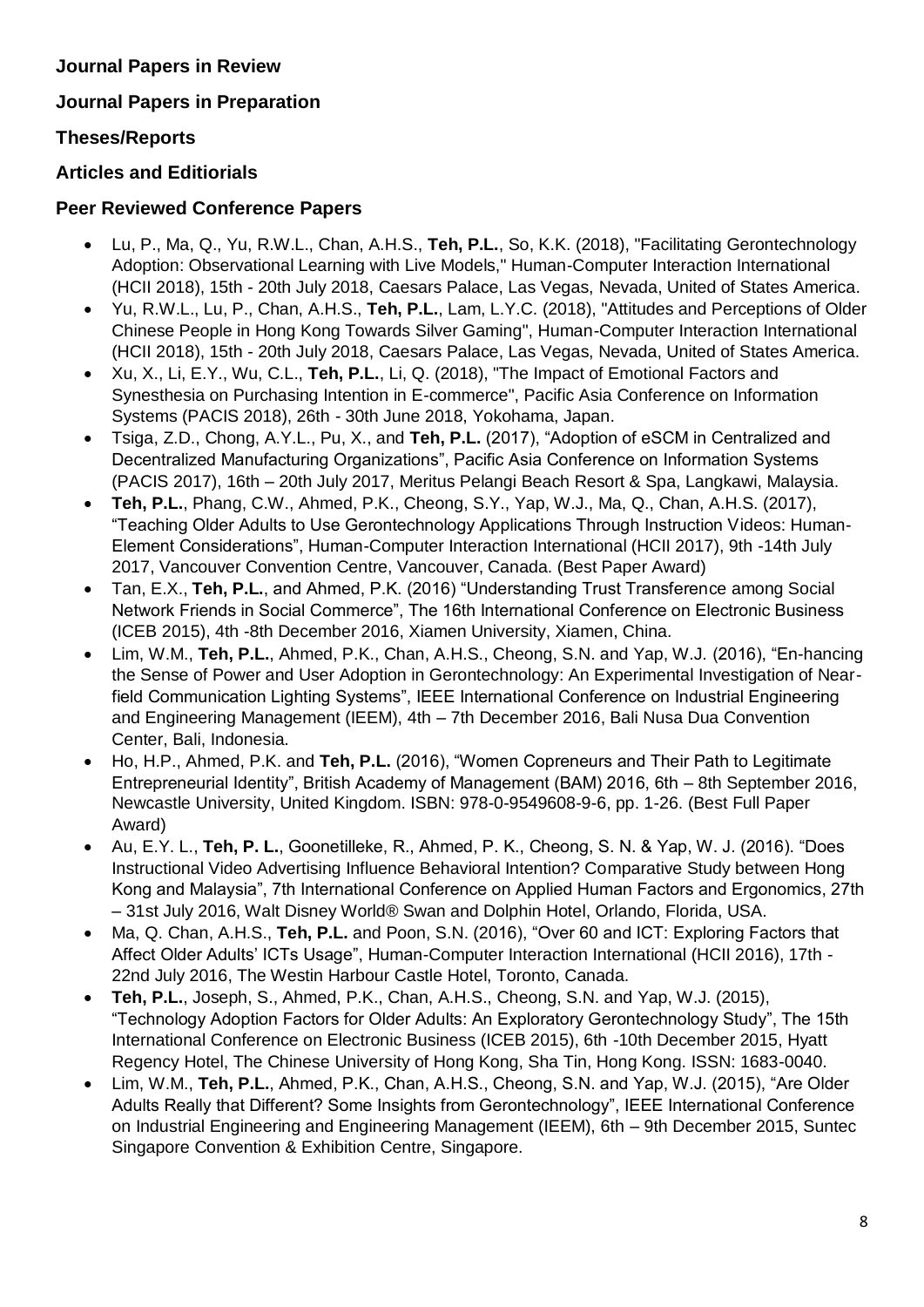- Ma, Q. Chen, K., Chan, A.H.S. and **Teh, P.L.** (2015), "Acceptance of ICTs by Older Adults: A Review of Recent Studies", Human-Computer Interaction International (HCII 2015), 2-7 August 2015, Los Angeles, CA, United of States America.
- **Teh, P.L.**, Ahmed, P.K., Chan, A., Cheong, S.N. and Yap, W.J. (2015), "Useful or easy-to-use? Knowing what older people like about Near Field Communication Technology", Human-Computer Interaction International (HCII 2015), 2-7 August 2015, Los Angeles, CA, United of States America.
- **Teh, P.L.**, Ahmed, P.K., Goonetilleke, R. S., Au, E.Y.L., Cheong, S.N. and Yap, W.J. (2015), "Technology Acceptance and Hand Anthropometry (TAHA) Model: Insights from Somatosensory Technology", 6th International Conference on Applied Human Factors and Ergonomics (AHFE 2015) and the Affiliated Conferences, Physical Ergonomics and Human Factors, 26-30 July 2015, Caesars Palace Hotel, Las Vegas, NV, United States of America.
- Lin, Y.F., Liang, T.P., **Teh, P.L.** and Lai, C.Y. (2015), "Can Time Pressure and Discount Strategy of Mobile Coupons Affect Consumers' Purchase Intention?", 19th Pacific Asia Conference on Information Systems (PACIS 2015), 5-9 July 2015, Marina Bay Sands Hotel, Singapore.
- Hsieh, J.Y., Fu, K.J., and **Teh, P.L.** (2015), "Public Value, Citizen Satisfaction, and Perceived Government Performance across Mainland Taiwan and Malaysian Chinese", American Society for Public Administration (ASPA) 2015 Annual Conference, Building a stronger and more equitable society, 6-10 March 2015, Chicago, Illinois.
- Lim, W.M., **Teh, P.L.**, and Ahmed, P.K. (2014), "Message Sequencing of Rational and Emotional Appeals: A Study on Consumer Brand and Product Attitudes", IEEE International Conference on Industrial Engineering and Engineering Management (IEEM), 9th – 12th December 2014, Sunway Resort Hotel & Spa, Malaysia. ISBN: 978-1-4799-6410-9/14/
- **Teh, P.L.**, Adebanjo, D. and Ahmed, P.K. (2014), "Factors Affecting Product Quality and Reliability: A Comparison of Developed and Developing Countries", IEEE International Conference on Industrial Engineering and Engineering Management (IEEM), 9th – 12th December 2014, Sunway Resort Hotel & Spa, Malaysia. ISBN: 978-1-4799-6410-9/14
- **Teh, P.L.**, Ahmed, P.K., Goonetilleke, R. S., Au, E.Y.L., Cheong, S.N., Yap, W.J. (2014), "Hand Anthropometry: A Missing Construct in Technology Acceptance Model", INFORMS Annual Meeting 2014, 9 – 12 November 2014, Hilton San Francisco Union Square & Parc 55 Wyndham San Francisco, California, United of States America.
- **Teh, P.L.**, Ahmed, P.K., Goonetilleke, R. S., Au, E.Y.L., Cheong, S.N., Yap, W.J. (2014), "The Influence of Direct and Indirect Experience on Somatosensory Technology Adoption", INFORMS Annual Meeting 2014, 9 – 12 November 2014, Hilton San Francisco Union Square & Parc 55 Wyndham San Francisco, California, United of States America. (Invited session)
- Hsieh, J. Y., Fu, K.J., and **Teh, P.L.** (2014), "Does Public Value Capture the Citizen Voices on Transparency, Citizen Satisfaction, and Government Performance across the Chinese Societies of Shanghai, Taipei, and Kuala Lumpur", International Conference on Next Steps for Public Administration in Theory and Practice: Looking Backward and Moving Forward, November 16-18, 2014, Sun Yat-sen University, Guangzhou, China.
- **Teh, P.L.**, Ahmed, P.K., Cheong, S.N., Chan, A.H.S. and Yap, W.J. (2013), "Knowing What a User Likes: Mobiquitous Home with NFC Smartphone", IEEE International Conference on Industrial Engineering and Engineering Management (IEEM), 10th – 13th December 2013, Bangkok, Thailand. (Awarded the Honorable Mention Award 2013)
- **Teh, P.L.** and Ahmed, P.K. (2013), "Information Security Policy Violation: Insights from the Role Theory", INFORMS Annual Meeting 2013, 6 – 9 October 2013, INFORMS Minneapolis Convention Center, Minneapolis, United of States America.
- **Teh, P.L**. and Ahmed, P.K. (2013), "Information Security Awareness and Compliance: Insights from Protection Motivation Theory", The 2nd International Symposium on System Informatics and Engineering (ISSIE 2013), 8 – 9 July 2013, Xi'an, China, pp. 64-69.

### **Conference Abstracts**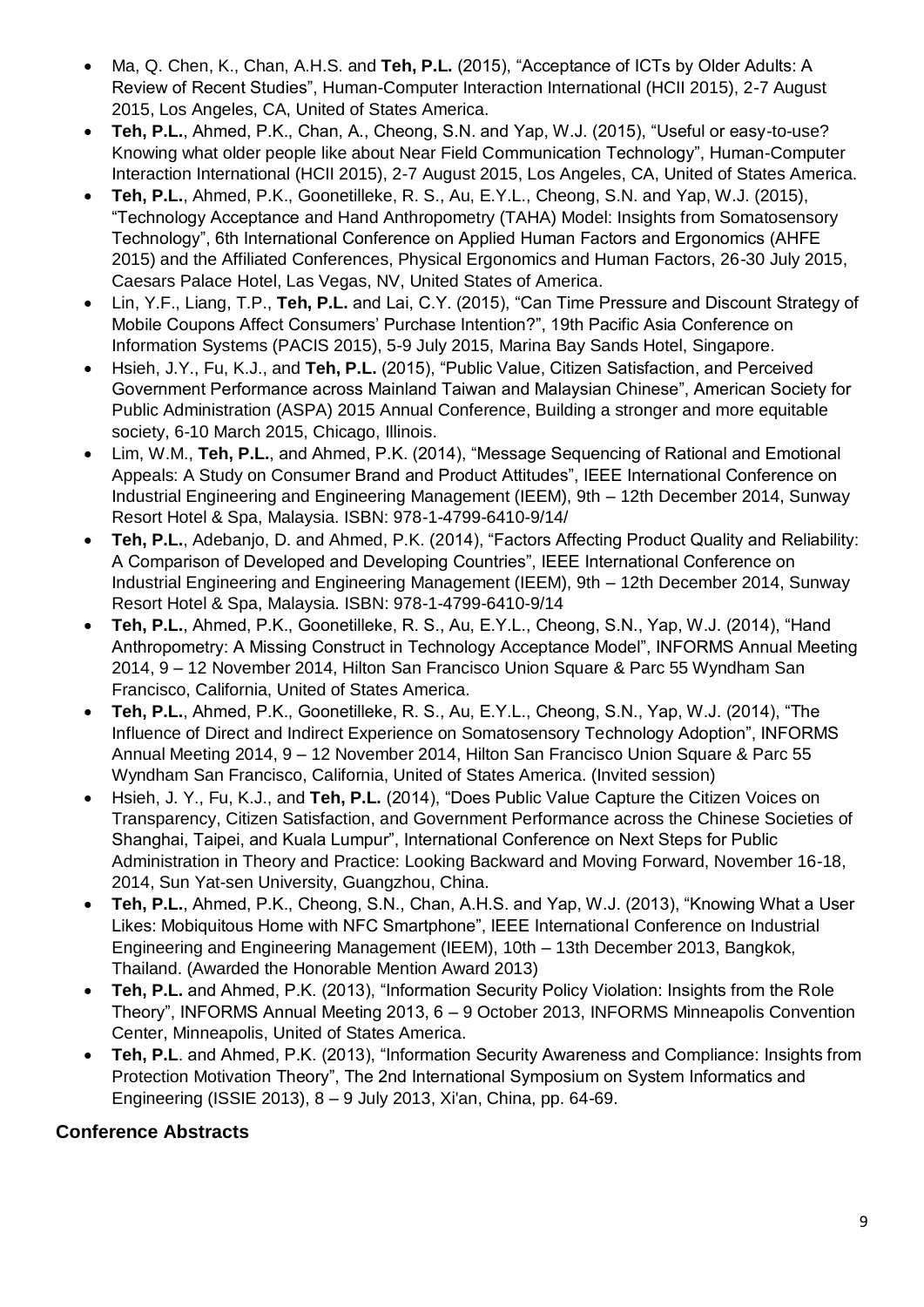## **Media**



**Monash University Youtube** – Agent of Change - Teh Pei Lee - Monash Business School – Malaysia <https://www.youtube.com/watch?v=hu0IyKlffqo>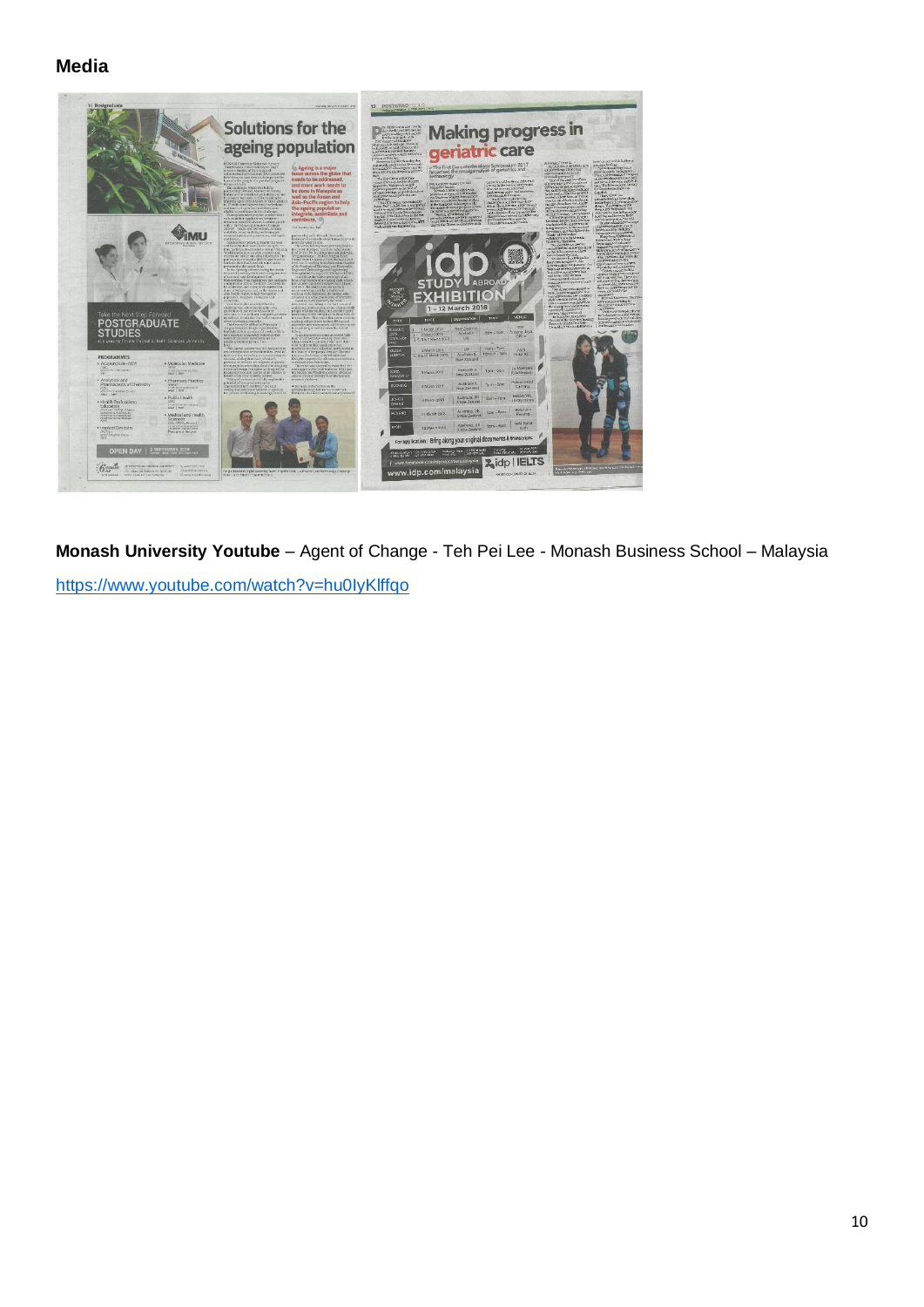## <span id="page-10-0"></span>Research Grants

- Dr Surya Girinatha Nurzaman, **Associate Professor Teh Pei Lee**, Mr. Khoo Boon How. 2018- 2019. *Soft-gripper-based Mobile Robot Manipulato for Elderly Care Assistance,* Monash University Malaysia, RM24,000
- **Associate Professor Teh Pei Lee**. 2018: *2018 IEEE Malaysia Section Educational Activities Support Fund,* IEEE Malaysia Section, RM500
- **Associate Professor Teh Pei Lee**, A/Prof Qasim Ayub, A/Prof Alexandre Rene Schaefer, Prof Mohamed Shajahan Yasin, A/Prof Tan Chee Pin, Dr Vineetha Kalavally, A/Prof Lee Sui Mae, Dr Yek Sze Huei, Prof Sadequr Rahman, Prof Pervaiz K Ahmed, A/Prof Shaun Lee Wen Huey, A/Prof Motoki Watabe, Dr Susilawati, Dr Deepa Alex, A/Prof Daniel Prajogo, Ms Joyce Sin Tong Joo, Ms Jaqueline Wong, Dr Wong Chieh Lee, Dr Jamuna Jairaman, Dr Norziha Zainul Abidin. 2018-2020. *Aging and Urban Mobility in Bandar Sunway: A holistic approach,* Monash University Malaysia, RM250,000
- **Associate Professor Teh Pei Lee,** Professor Ahmed Pervaiz Khalid, Associate Professor Motoki Watabe, Associate Professor Shaun Lee Wen Huey, Professor Rajendran Parthiban, Associate Professor Tan Chee Pin, Dr. Surya Girinatha Nurzaman, Associate Professor Wong Kok Sheik, Dr. Chong Chun Yong. 2018. *Gerontechnology Lab,* Monash University Malaysia, RM79,772
- Associate Professor Tan Chee Pin, Professor Pervaiz K Ahmed, Dr Chiew Yeong Sheong, Dr Suleman Khan ,Dr Chong Chun Yong , Dr Susilawati, Dr Md Abdus Samad Kamal, Associate Professor Santha, Vaithilingam , Associate Professor Wong Kok Sheik , **Associate Professor Teh Pei Lee**. 2018-2019. *Sustainable Intelligent Transportation Ecosystem,* Monash University Malaysia, RM250,000
- Dr Daniel Kong, **Associate Professor Teh Pei Lee**, Dr Ahmad Mousa, Dr Chang Wei Sea, Dr Ehsan Zeimaran, Mr Arreshvhina Narayanan, Mr Calvin Ooi. 2018-2019. *Development and Implementation Studies on Interlocking Solar Concrete Paver (ISCP),* Monash University Malaysia, RM249,992
- **Associate Professor Teh Pei Lee,** Professor Ahmed Pervaiz Khalid, Associate Professor Motoki Watabe, Dr. Priyia Pusparajah, Associate Professor Tan Chee Pin, Dr. Surya Girinatha Nurzaman, Khoo Boon How Dr. Jin Zhe. 2017. *Gerontechnology Lab*, Monash University Malaysia, RM108,350
- **Associate Professor Teh Pei Lee,** Associate Professor Motoki Watabe. 2017-2018. *Improving*  Young People Empathetic Attitudes toward Older Adults through Age Simulation Suit, FMR Construction Sdn Bhd, RM39,750
- **Associate Professor Teh Pei Lee**. 2016-2017. *Assistive Technology for Housing, Health and Wellbeing of Older Adults,* Invention Magic Box (M) Sdn Bhd, RM10,000
- Mr. Yap Wen Jiun, Mr. Cheong Soon Nyean, Dr. Ling Huo Chong, **Associate Professor Teh Pei Lee**. 2016-2017. *Design and development of hotel centralized Room Appliances Control system*, Multimedia University, RM23,500
- **Associate Professor Teh Pei Lee,** Professor Ahmed Pervaiz Khalid, Associate Professor Motoki Watabe, Dr Uma Devi A/P Jogulu, Professor Kuah Khun Eng, Associate Professor Rajendran Parthiban, Associate Professor S.M. Shamsul Haque. 2016. *Gerontechnology Lab*, Monash University Malaysia, RM26,167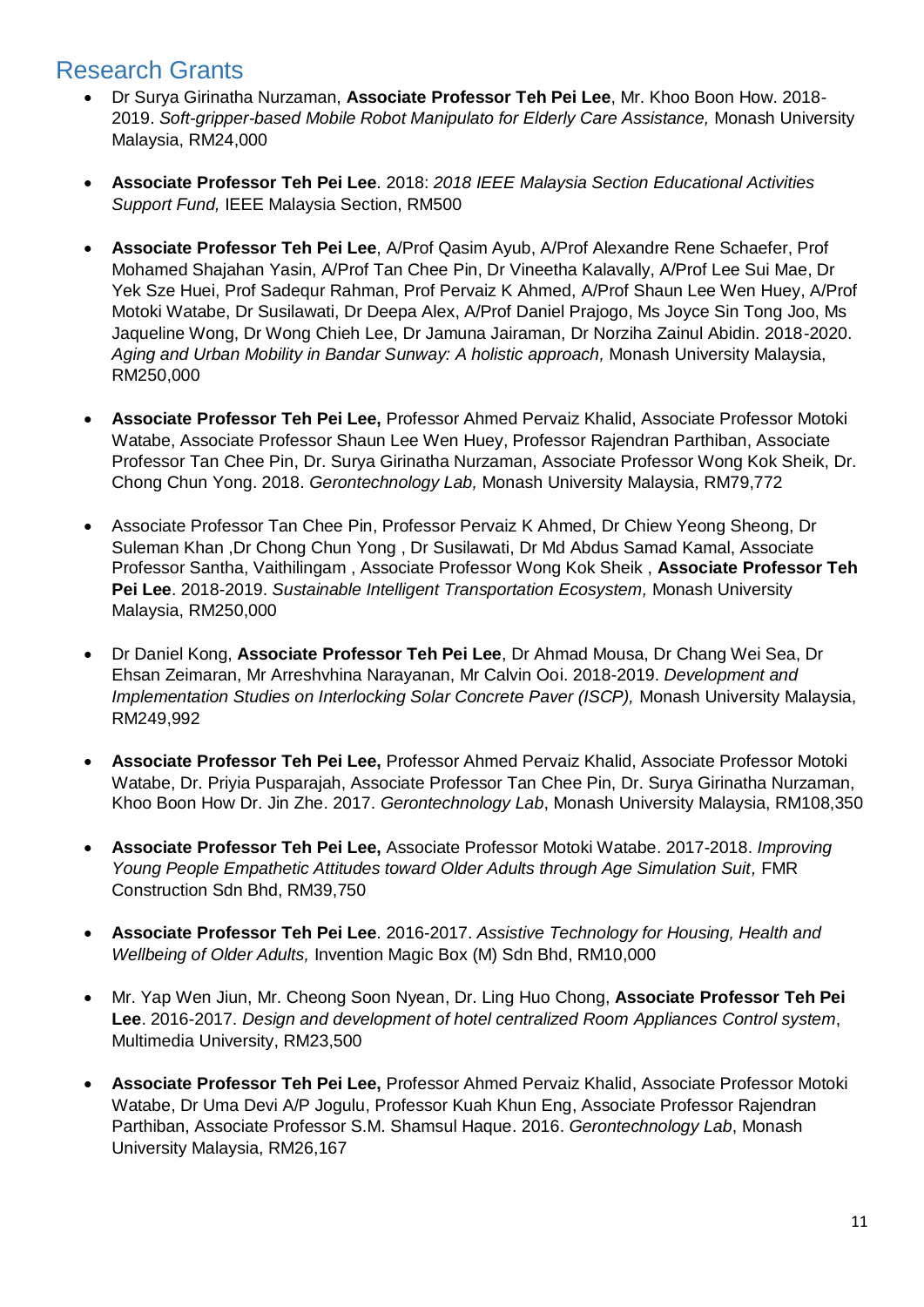- **Associate Professor Teh Pei Lee**, Dr Jasmine Loo May Yee, Professor Dr. Chee Wei Phang, Mr. Cheong Soon Nyean. 2016-2017. *Understanding Gerontechnology Learning in Older Adults: An Examination of Human and Cartoon Instruction Videos,* Monash University Malaysia, RM10,000
- **Associate Professor Teh Pei Lee**, Professor Pervaiz K. Ahmed. 2015. *Design and Development of Gerontechnology Lab in Monash University,* Khind Starfish Foundation, RM50,000
- Professor Pervaiz K. Ahmed, **Associate Professor Teh Pei Lee**. 2015. *Translation of Research to Practice: Development of the Myridesmart Hazard Training Initiative, Social Organisation Security* (SOCSO), RM110,000
- Mr. Cheong Soon Nyean, Dr. Ling Huo Chung, Yap Wen Jiun, Dr. Tan Wooi Haw, Dr. Ooi Chee Pun, **Associate Professor Teh Pei Lee**, Mr. Keith Ng. 2015-2016. *Design and Development of Unified Hotel Access Control System,* TM R&D, RM216,493
- **Associate Professor Teh Pei Lee**, Professor Pervaiz K. Ahmed, Dr. Alan Hoi-shou Chan, Cheong Soon Nyean. 2014-2016. *Design and Development of "Gerontological Interface" for the Home Environment,* Ministry of Science, Technology and Innovation (MOSTI), Government of Malaysia, RM157,600
- Professor Pervaiz K. Ahmed, Professor Mahendhiran S Nair, A/Prof Santha Vaithilingam, , **Associate Professor Teh Pei Lee**,, Dr. Au Wee Chan,, Dr. Afkar Q. S. Hilles,, Mr. Daniel Lee, 2014-2015. *Study on Knowledge Content in Key Economic Sectors in Malaysia: Phase 3 (MYKE III),* Economic Planning Unit, Prime Minister's Office, Government of Malaysia, RM1,950,380.29
- **Associate Professor Teh Pei Lee,** Professor Pervaiz K. Ahmed, Dr. Alan Hoi-shou Chan, Dr. Fang Chee Mun, Cheong Soon Nyean, Yap Wen Jiun, 2015. Exploring the Effects of Power Postures on User Acceptance of New Technology, Monash University Malaysia, RM10,000
- **Associate Professor Teh Pei Lee,** Professor Pervaiz K. Ahmed, Dr. Alan Hoi-shou Chan (City University of Hong Kong, HK), Cheong Soon Nyean (Multimedia University), Yap Wen Jiun (Multimedia University), 2014. *Understanding gerontechnology usage and acceptance among elderly people, Monash University Malaysia, RM10,000*
- **Associate Professor Teh Pei Lee,** Dr John D'Arcy (Uni. Of Delaware, US), Professor Pervaiz K. Ahmed, 2012. *An intra-and-inter-individual study of security-related impediments, emotions, and information systems security policy violations,* Monash University Malaysia, RM10,000
- **Associate Professor Teh Pei Lee,** Professor Pervaiz K. Ahmed, 2013-2014. *Theory of Emotion, and Its Application In Consumer Adoption of Islamic Banking Products,* Monash University Malaysia, RM10,000
- <span id="page-11-0"></span> **Associate Professor Teh Pei Lee**, Professor Pervaiz K. Ahmed, 2012. *Antecedents of Information Security Policy Compliance in Banking Institution in Malaysia*, Monash University Malaysia. RM20,000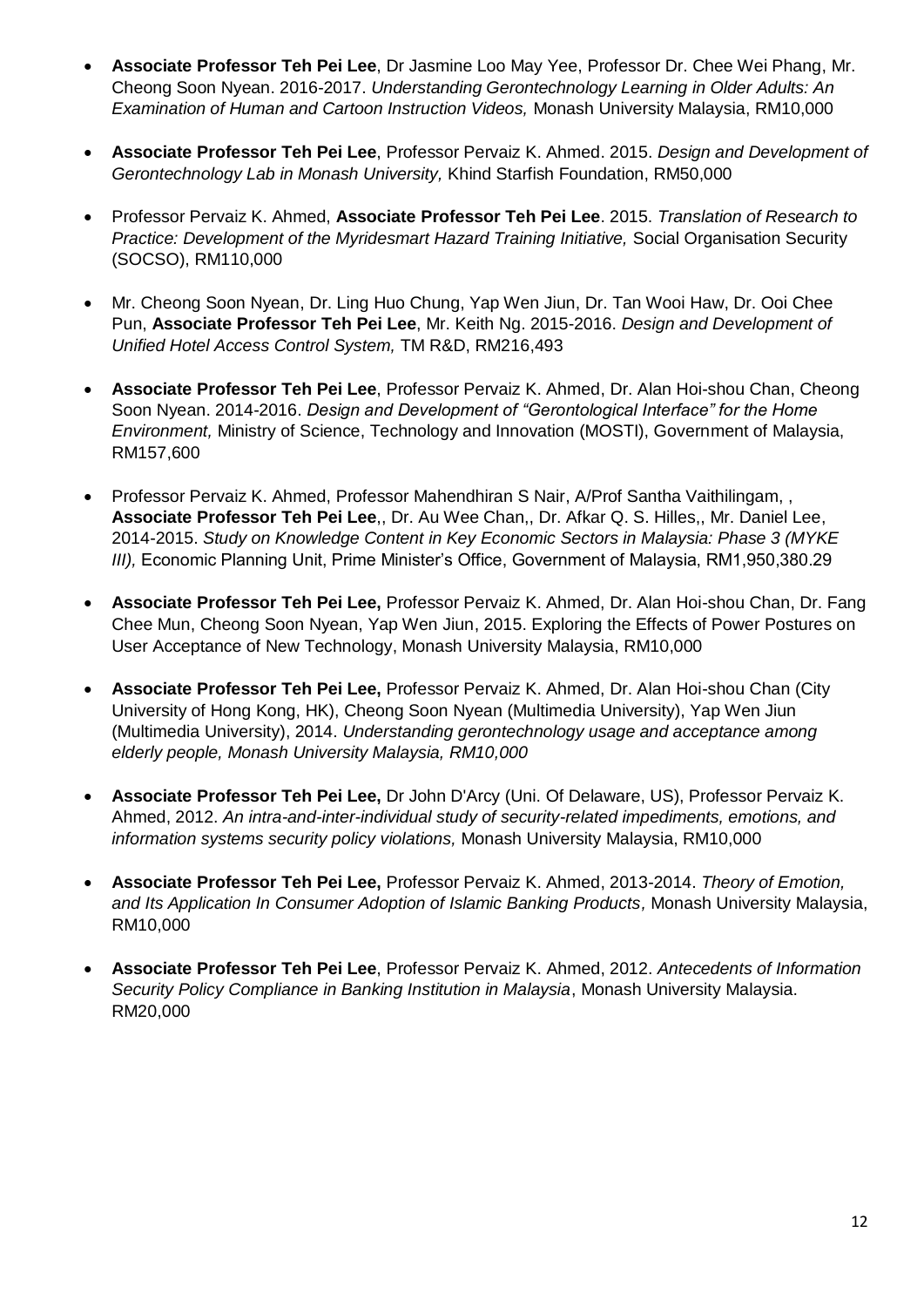## **Supervision**

## **Loh Joo Pin (with A/Prof Motoki Watabe)**

Does 'Sleep on It' Work? Effects of Sleep and Lack of Sleep on Decision-Makings for Management: An Experimental Study 2016 – Present

#### **Ma Qi**

An Investigation of the Effectiveness of Information Technology Training Approaches Incorporating Observational, Enactive, Collaborative Learning on Older Adults' Technology Acceptance 2014 – 2017

#### **Tan Ee Xion**

Trust Formation and Transference in Social Commerce  $2013 - 2016$ 

#### **Hui Ping Ho**

A pursuit of entrepreneurial legitimacy: Agentic performance and identity work of Malaysian women entrepreneurs

<span id="page-12-0"></span> $2012 - 2018$